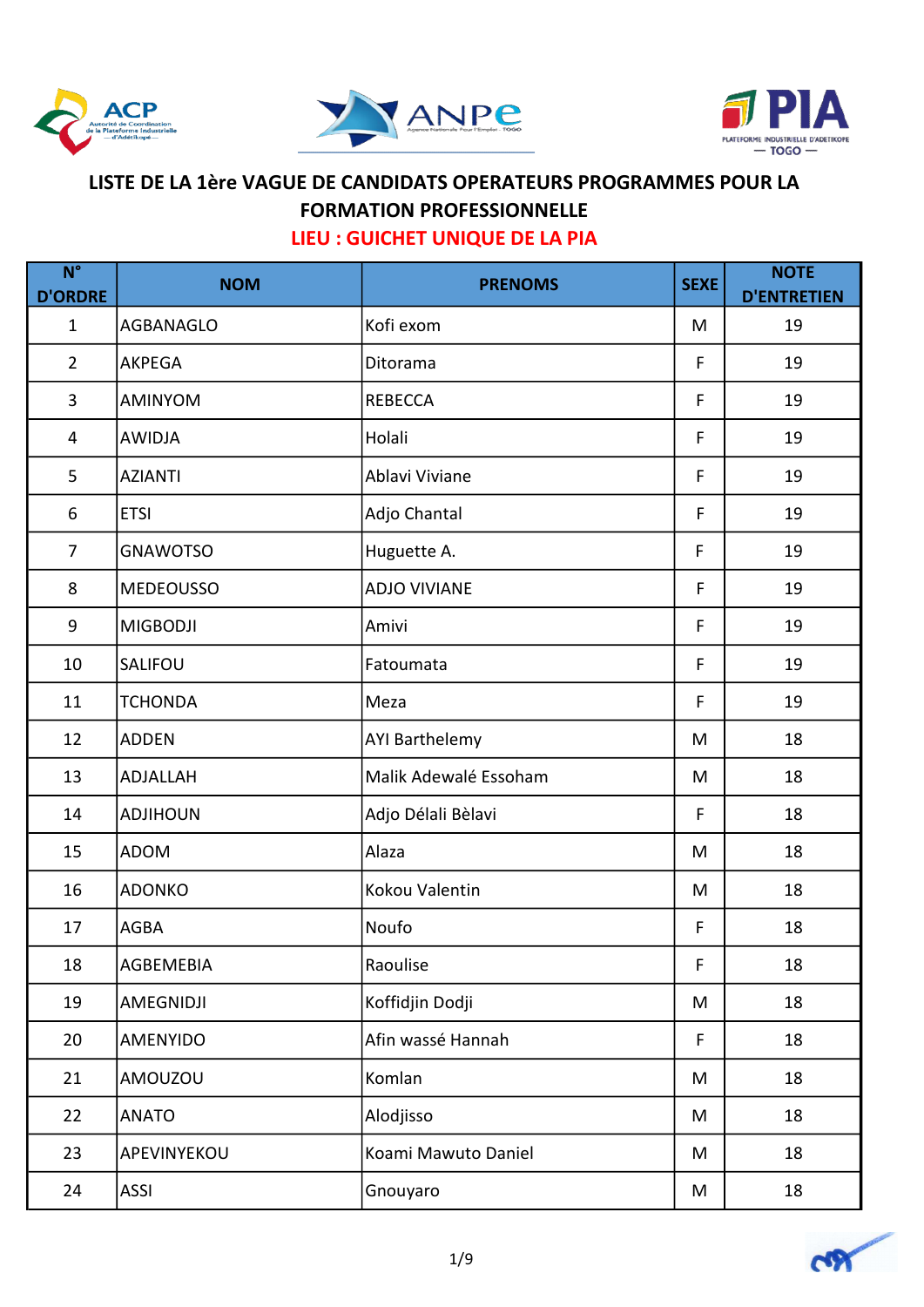





| $N^{\circ}$<br><b>D'ORDRE</b> | <b>NOM</b>      | <b>PRENOMS</b>            | <b>SEXE</b> | <b>NOTE</b><br><b>D'ENTRETIEN</b> |
|-------------------------------|-----------------|---------------------------|-------------|-----------------------------------|
| 25                            | <b>ASSIH</b>    | Essowè victoire           | F           | 18                                |
| 26                            | <b>ATAYI</b>    | Ayélé Augustine           | F           | 18                                |
| 27                            | <b>AZIANYO</b>  | Ali                       | M           | 18                                |
| 28                            | <b>AZUMA</b>    | Komi selom                | M           | 18                                |
| 29                            | <b>BAGNAN</b>   | Hodabalo                  | M           | 18                                |
| 30                            | <b>BALOWA</b>   | Akla - esso               | M           | 18                                |
| 31                            | <b>BALOWA</b>   | Hessouwe yawa             | F           | 18                                |
| 32                            | <b>DJANTA</b>   | Essossolam                | M           | 18                                |
| 33                            | <b>DJEBY</b>    | Kokou jude                | M           | 18                                |
| 34                            | <b>DJIBOM</b>   | <b>Benoit Mikinho</b>     | M           | 18                                |
| 35                            | <b>DOKOU</b>    | Komlan Hermann            | M           | 18                                |
| 36                            | <b>DOLOU</b>    | Essohaham                 | F           | 18                                |
| 37                            | <b>DOSSEH</b>   | Hoevi                     | F           | 18                                |
| 38                            | <b>GUIDIGAN</b> | Koffi Pierre              | M           | 18                                |
| 39                            | <b>HADONOU</b>  | Ireine Donsi A            | F           | 18                                |
| 40                            | <b>HAYENA</b>   | <b>Bitama</b>             | M           | 18                                |
| 41                            | <b>HENYO</b>    | Koffi                     | M           | 18                                |
| 42                            | <b>HINKA</b>    | <b>ABALADE</b>            | M           | 18                                |
| 43                            | <b>HLLAH</b>    | Dédé Adéline              | F           | 18                                |
| 44                            | <b>KAKAOU</b>   | Mazalo                    | F           | 18                                |
| 45                            | <b>KOUZAN</b>   | <b>AMEVI MARTIN</b>       | M           | 18                                |
| 46                            | <b>KPADE</b>    | Kodjo Fréjus Sylvestre    | M           | 18                                |
| 47                            | <b>KPANTE</b>   | Fousséna                  | F           | 18                                |
| 48                            | <b>KPARE</b>    | Kessewa Marissa Françoise | F           | 18                                |

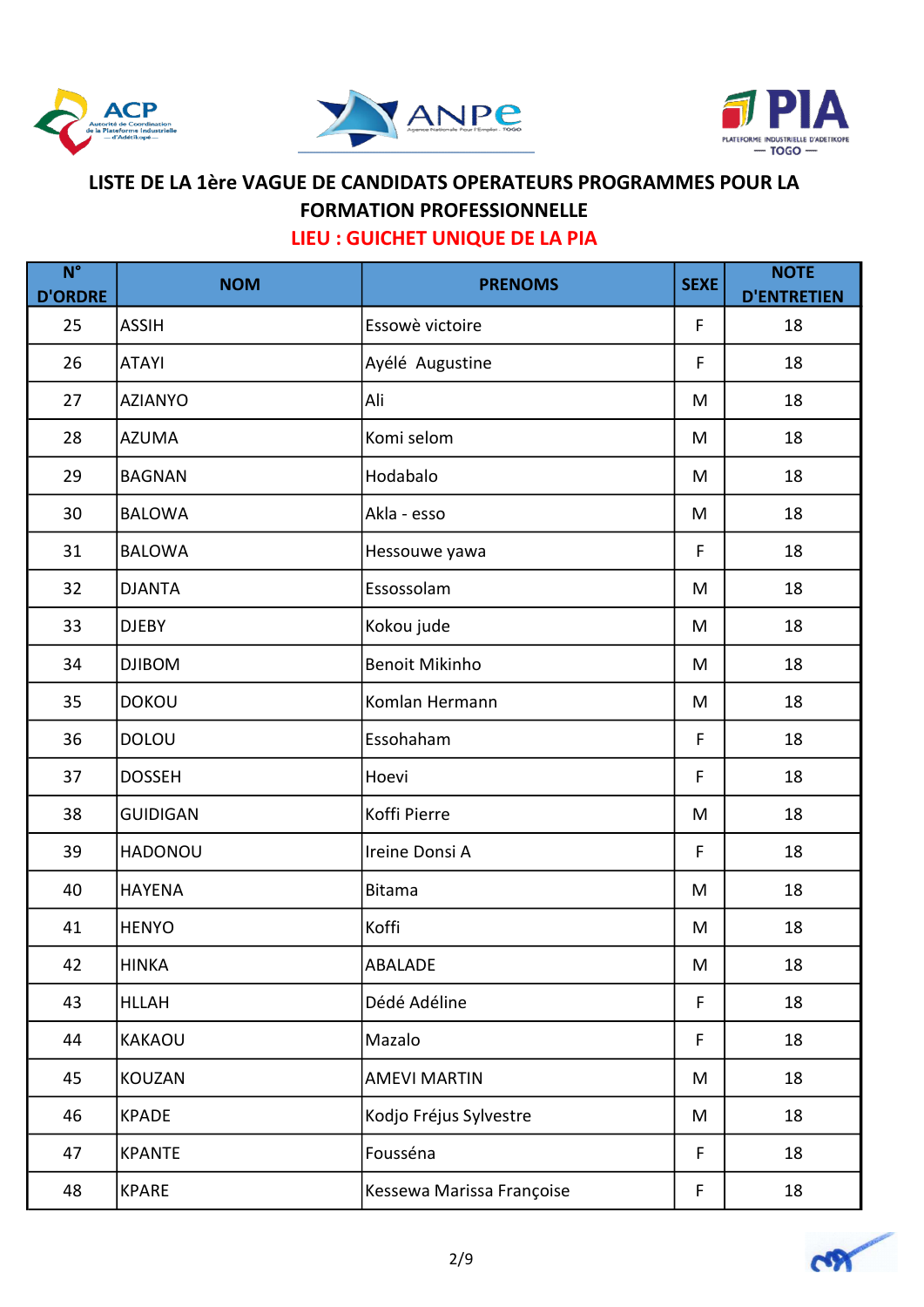





| $N^{\circ}$<br><b>D'ORDRE</b> | <b>NOM</b>          | <b>PRENOMS</b>        | <b>SEXE</b> | <b>NOTE</b><br><b>D'ENTRETIEN</b> |
|-------------------------------|---------------------|-----------------------|-------------|-----------------------------------|
| 49                            | KPAVOUVOU           | Adjowa                | F           | 18                                |
| 50                            | <b>MAWUENA</b>      | Bienvenue             | M           | 18                                |
| 51                            | <b>MEDEOUSSO</b>    | Alphonse              | M           | 18                                |
| 52                            | <b>MELESSIKE</b>    | Esso-dilom            | M           | 18                                |
| 53                            | MESSAN-BIAM         | Kouami Gregoire       | M           | 18                                |
| 54                            | <b>MISSAHOE</b>     | Fabrice               | M           | 18                                |
| 55                            | <b>MIZOU</b>        | Essozimna             | M           | 18                                |
| 56                            | <b>PAMPAME</b>      | Yendoubé              | M           | 18                                |
| 57                            | <b>PATCHIDI</b>     | ATEMA-EDOM            | M           | 18                                |
| 58                            | <b>PATCHONATING</b> | Pètèmamnaou Essosinam | F           | 18                                |
| 59                            | <b>PEDIYA</b>       | Eglou                 | M           | 18                                |
| 60                            | <b>PISSAI</b>       | P'ké-Mbou             | M           | 18                                |
| 61                            | <b>POSMON</b>       | <b>HODALOU</b>        | F           | 18                                |
| 62                            | SAMA                | Koujukalo             | F           | 18                                |
| 63                            | <b>TCHONDA</b>      | Mèhèza                | F           | 18                                |
| 64                            | TENGNUE             | Kodjotsè              | M           | 18                                |
| 65                            | <b>TIBORKPENE</b>   | Tawonk                | M           | 18                                |
| 66                            | <b>TOGABA</b>       | N'Tima                | F           | 18                                |
| 67                            | <b>TOGBUI</b>       | Mawouna Armel         | M           | 18                                |
| 68                            | TOUNOU              | Kafui Jeanne          | F           | 18                                |
| 69                            | ADJOUKOU            | HADASSEBA             | M           | 17                                |
| 70                            | <b>ADZRA</b>        | Komi Mawulolo Didié   | M           | 17                                |
| 71                            | <b>AFANOU</b>       | Kokou                 | M           | 17                                |
| 72                            | <b>AGBOZO</b>       | Kossvi adjéwoda       | M           | 17                                |

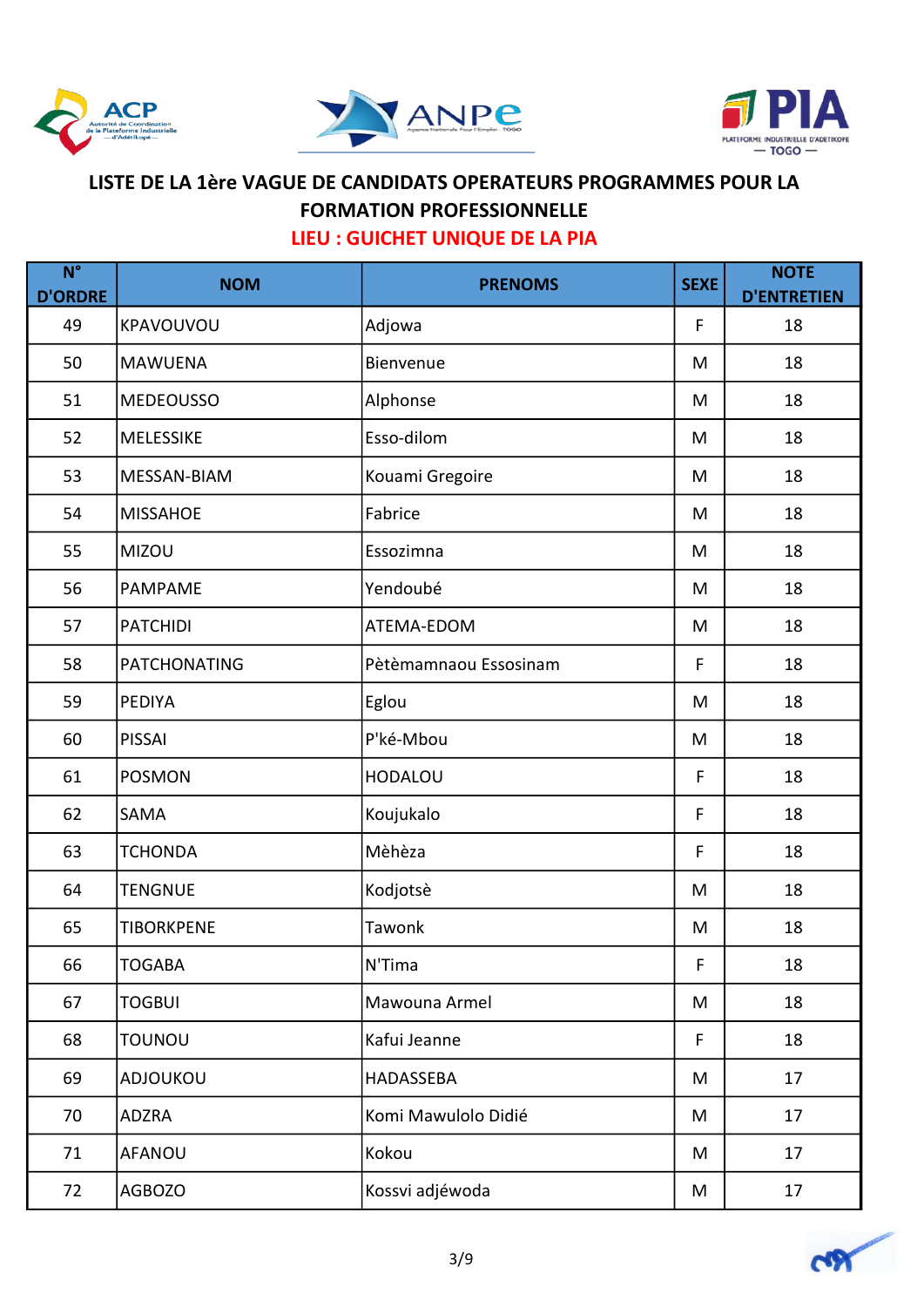





| $N^{\circ}$<br><b>D'ORDRE</b> | <b>NOM</b>       | <b>PRENOMS</b>          | <b>SEXE</b> | <b>NOTE</b><br><b>D'ENTRETIEN</b> |
|-------------------------------|------------------|-------------------------|-------------|-----------------------------------|
| 73                            | <b>AKROKOTO</b>  | Bouhari                 | M           | 17                                |
| 74                            | <b>ALITA</b>     | <b>POYOssIKI</b>        | M           | 17                                |
| 75                            | <b>AMEGNIDO</b>  | Akossiwa                | F           | 17                                |
| 76                            | <b>AMETEPE</b>   | Yao Sena                | M           | 17                                |
| 77                            | AMOUZOU          | Kokou                   | M           | 17                                |
| 78                            | <b>ASSAGBA</b>   | Abla                    | F           | 17                                |
| 79                            | <b>ASSOU</b>     | Kodjo                   | M           | 17                                |
| 80                            | <b>ATAKORA</b>   | Essohanam               | M           | 17                                |
| 81                            | <b>AWADE</b>     | Mazalo                  | $\mathsf F$ | 17                                |
| 82                            | <b>AWI</b>       | Afi Abigirl             | $\mathsf F$ | 17                                |
| 83                            | <b>AWIZOBA</b>   | Pouwoemdeou             | $\mathsf F$ | 17                                |
| 84                            | <b>AWOUTE</b>    | <b>Benjamine Gladys</b> | F           | 17                                |
| 85                            | <b>AZONDOGA</b>  | Adjovi Kafui            | F           | 17                                |
| 86                            | <b>BADABI</b>    | Essossinam              | M           | 17                                |
| 87                            | <b>BANAWOYE</b>  | Magnindoupazima         | M           | 17                                |
| 88                            | <b>BANDJA</b>    | <b>WOUBEYA</b>          | M           | 17                                |
| 89                            | <b>BAZIKI</b>    | Maléki                  | M           | 17                                |
| 90                            | <b>BODA</b>      | Hora                    | M           | $17\,$                            |
| 91                            | <b>DAO</b>       | Pézewa Pouwédéou        | M           | 17                                |
| 92                            | <b>DELTA</b>     | Kouwama                 | M           | 17                                |
| 93                            | <b>DIANKISIM</b> | E. JEAN-PAUL            | M           | 17                                |
| 94                            | <b>DJINI</b>     | Waldja                  | M           | 17                                |
| 95                            | <b>DOFI</b>      | Donald                  | M           | 17                                |
| 96                            | <b>DOMEKO</b>    | Komla                   | M           | 17                                |

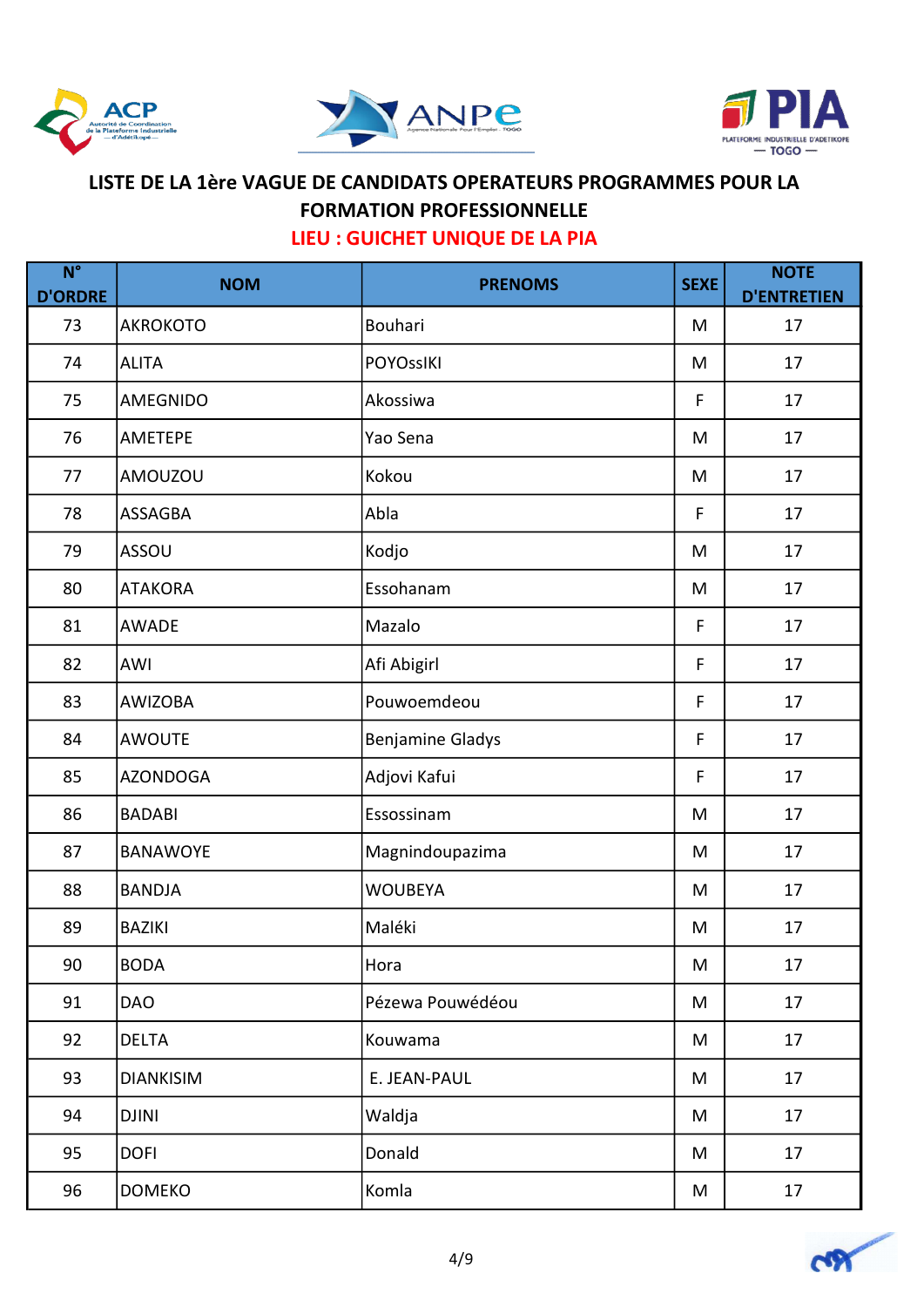





| $N^{\circ}$<br><b>D'ORDRE</b> | <b>NOM</b>       | <b>PRENOMS</b>             | <b>SEXE</b> | <b>NOTE</b><br><b>D'ENTRETIEN</b> |
|-------------------------------|------------------|----------------------------|-------------|-----------------------------------|
| 97                            | <b>HEGOH</b>     | Doe-williams k. Paul eyram | M           | 17                                |
| 98                            | <b>HOLOGNON</b>  | Yao etse                   | M           | 17                                |
| 99                            | <b>KAIZA</b>     | Kodjo Mawuena              | M           | 17                                |
| 100                           | <b>KALANYE</b>   | Dodo                       | F           | 17                                |
| 101                           | <b>KPADE</b>     | Abla Rosine                | F           | 17                                |
| 102                           | <b>KPAME</b>     | <b>KANLANFEI</b>           | M           | 17                                |
| 103                           | <b>KPANDJA</b>   | Sylvie Damba Nicole        | F           | 17                                |
| 104                           | <b>KPATCHAA</b>  | <b>SOLIM EPODINE</b>       | F           | 17                                |
| 105                           | <b>KPEGBA</b>    | <b>Bill Gate</b>           | M           | 17                                |
| 106                           | <b>KPETA</b>     | Siba Nangbama              | M           | 17                                |
| 107                           | LANTAME          | Lyimoldambé                | F           | 17                                |
| 108                           | LARE             | Faikandin                  | F           | 17                                |
| 109                           | <b>LENAKE</b>    | Mazalo dénise              | F           | 17                                |
| 110                           | <b>MAWUVI</b>    | Wasse                      | $\mathsf F$ | 17                                |
| 111                           | <b>MONTCHO</b>   | YAWA                       | F           | 17                                |
| 112                           | <b>MOUKPE</b>    | Powédéou                   | M           | 17                                |
| 113                           | NOUKOUNOU        | Komlan Emmanuel            | M           | 17                                |
| 114                           | OBANDJE          | Daneke Akouvi              | F           | 17                                |
| 115                           | <b>PAKAM</b>     | Essotina                   | M           | 17                                |
| 116                           | PALI             | Henriette                  | F           | 17                                |
| 117                           | <b>SAMOURE</b>   | Essia-ani                  | M           | 17                                |
| 118                           | SOUGOUNA         | Yvette                     | F           | 17                                |
| 119                           | SOUGOUNA         | Bouwédéo                   | F           | 17                                |
| 120                           | <b>SOULEMANA</b> | Azizou                     | M           | 17                                |

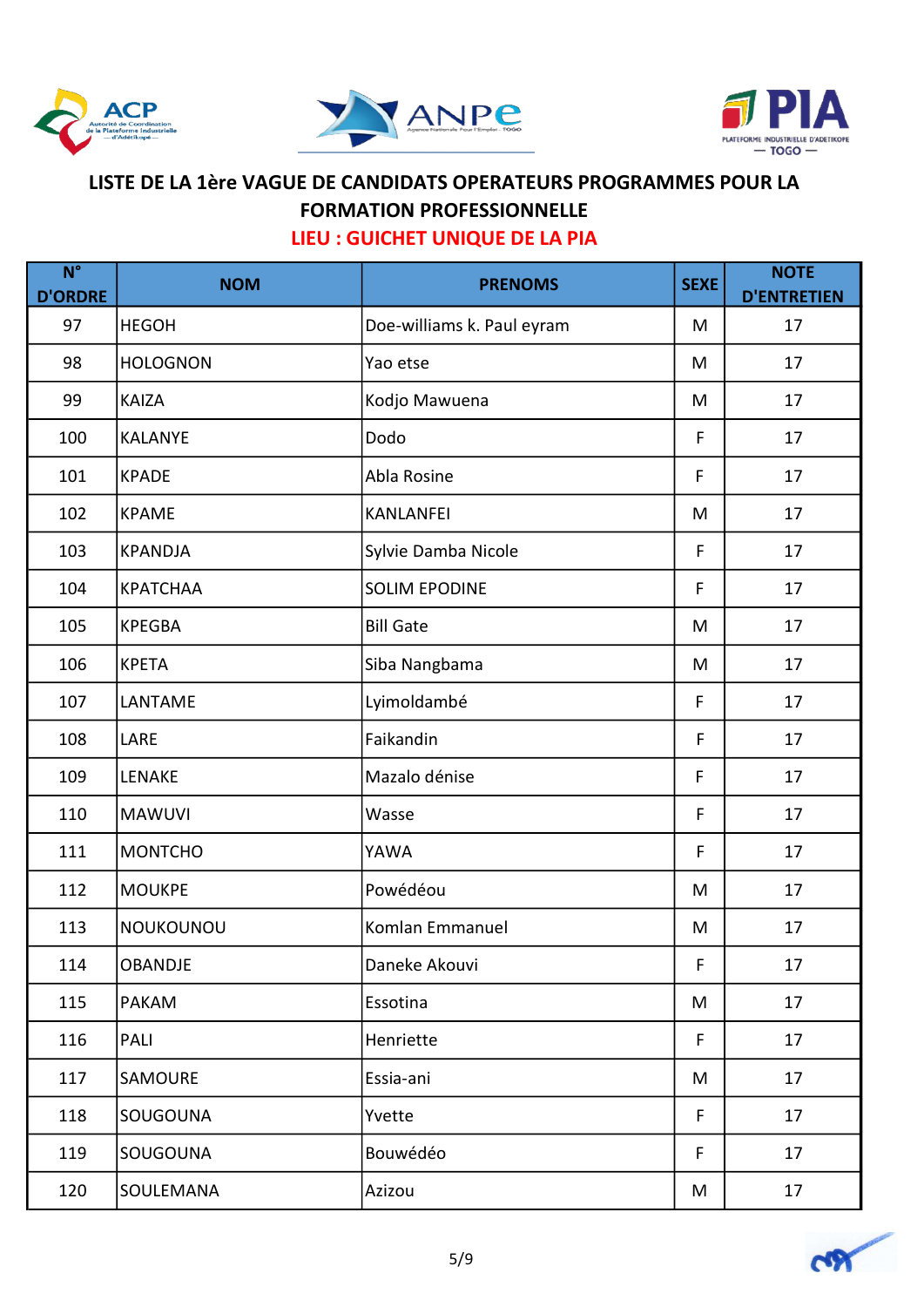





| $N^{\circ}$<br><b>D'ORDRE</b> | <b>NOM</b>       | <b>PRENOMS</b>          | <b>SEXE</b> | <b>NOTE</b><br><b>D'ENTRETIEN</b> |
|-------------------------------|------------------|-------------------------|-------------|-----------------------------------|
| 121                           | <b>TAPE</b>      | Fidoce                  | F           | 17                                |
| 122                           | <b>TCHAA</b>     | Houloumié Hodalo        | F           | 17                                |
| 123                           | <b>TCHONA</b>    | Yao Médard              | M           | 17                                |
| 124                           | <b>TEBIE</b>     | Essohanam               | F           | 17                                |
| 125                           | <b>TOKI</b>      | <b>Anah Carine</b>      | F           | 17                                |
| 126                           | <b>TOUDABIZI</b> | Pouwéréou Richard       | M           | 17                                |
| 127                           | <b>ABOBOE</b>    | Afi Isabelle            | F           | 16                                |
| 128                           | <b>ADJATI</b>    | <b>OGNANDON KOMI</b>    | M           | 16                                |
| 129                           | <b>AFANOU</b>    | Koffi                   | M           | 16                                |
| 130                           | <b>AGBADJI</b>   | Akouvi séverine         | F           | 16                                |
| 131                           | <b>AGBOKA</b>    | Kossi gaël              | M           | 16                                |
| 132                           | <b>AGON</b>      | Esso-essowou Margarette | F           | 16                                |
| 133                           | ALASSANI         | AMADOU Aida             | F           | 16                                |
| 134                           | AMEGAN           | Komlan                  | M           | 16                                |
| 135                           | ATAKOU-GOMNA     | <b>MOHAMED</b>          | M           | 16                                |
| 136                           | <b>AWOUTE</b>    | Abravi léontine         | F           | 16                                |
| 137                           | <b>AZIAKOU</b>   | <b>KOKOU MAWULI</b>     | M           | 16                                |
| 138                           | <b>BAMOK</b>     | Panguiboame             | M           | 16                                |
| 139                           | <b>BAMTAKPA</b>  | Bataya                  | M           | 16                                |
| 140                           | <b>BANA</b>      | <b>Mukhtar</b>          | M           | 16                                |
| 141                           | <b>BARAO</b>     | KAAKAH ABOUBACAR        | M           | 16                                |
| 142                           | <b>BATAHERIM</b> | Mèhessa Marie           | F.          | 16                                |
| 143                           | <b>BATAWI</b>    | LADIH                   | F           | 16                                |
| 144                           | <b>BOLEMEGBE</b> | Yawo                    | M           | 16                                |

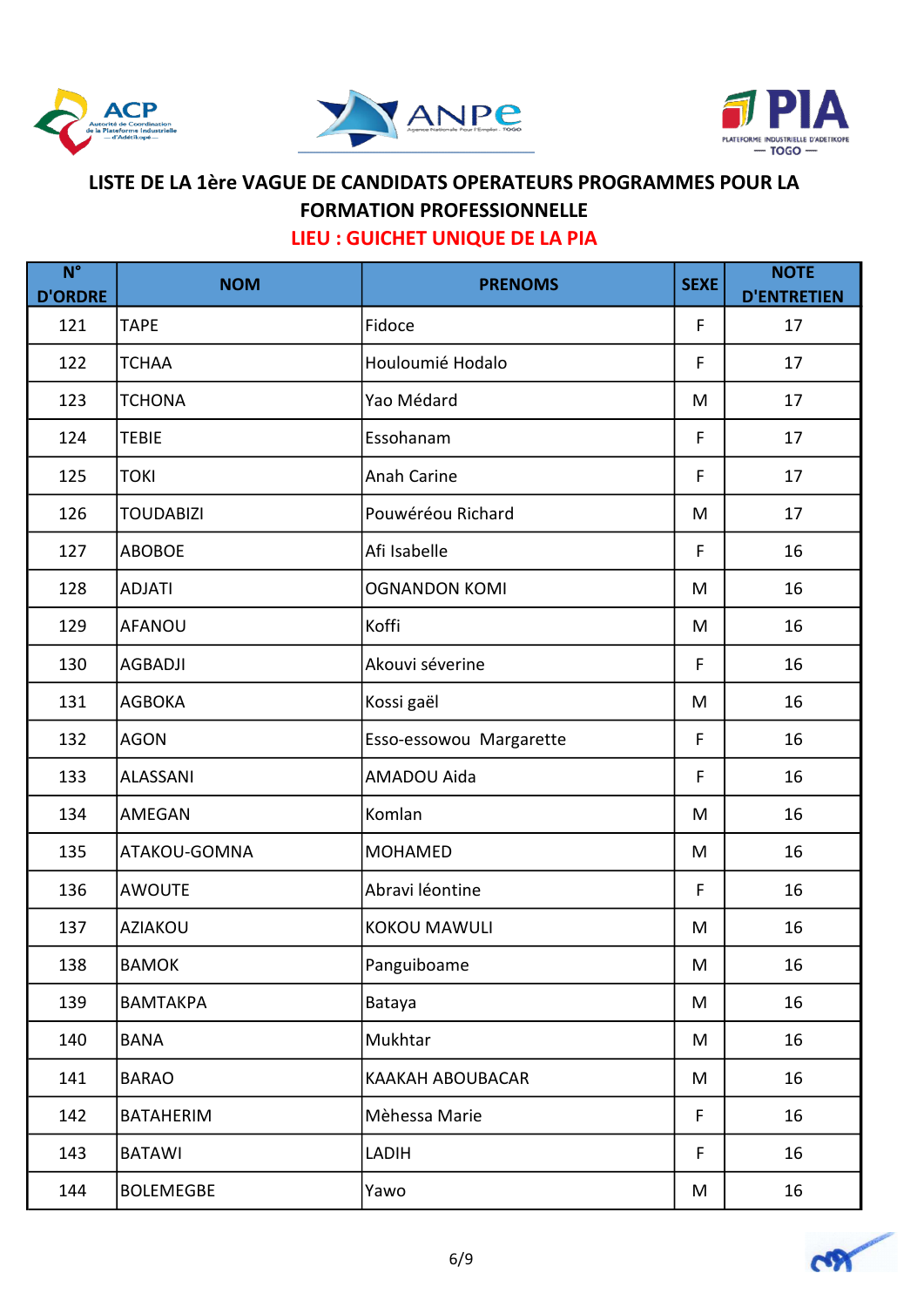





| $N^{\circ}$<br><b>D'ORDRE</b> | <b>NOM</b>        | <b>PRENOMS</b>         | <b>SEXE</b> | <b>NOTE</b><br><b>D'ENTRETIEN</b> |
|-------------------------------|-------------------|------------------------|-------------|-----------------------------------|
| 145                           | <b>BOUKATE</b>    | Kokou inyéaboè         | M           | 16                                |
| 146                           | <b>BUAME</b>      | Alman Donné            | M           | 16                                |
| 147                           | <b>DJATO</b>      | Abalo essohanam        | M           | 16                                |
| 148                           | <b>DJINOUNI</b>   | Dameteti               | M           | 16                                |
| 149                           | <b>EPOUVI</b>     | Kodjovi dodji          | M           | 16                                |
| 150                           | <b>ETEKPO</b>     | Akpénè Adjo Amen       | F           | 16                                |
| 151                           | <b>ETO</b>        | Afi Amen               | F           | 16                                |
| 152                           | <b>GABA</b>       | Roland                 | M           | 16                                |
| 153                           | <b>HELLE</b>      | Kossivi agbenene       | M           | 16                                |
| 154                           | <b>HLONGBEDO</b>  | Komla                  | M           | 16                                |
| 155                           | HOUNNOU           | <b>IGNACE</b>          | M           | 16                                |
| 156                           | <b>ISSAKA</b>     | Akrama                 | F           | 16                                |
| 157                           | <b>KAMA-ABALO</b> | <b>ESSODONG</b>        | M           | 16                                |
| 158                           | <b>KARIBOM</b>    | Essoyodou              | M           | 16                                |
| 159                           | <b>KATCHE</b>     | Abalo                  | M           | 16                                |
| 160                           | <b>KEKELE</b>     | <b>KAYI BENEDICTE</b>  | F           | 16                                |
| 161                           | <b>KORGNAN</b>    | Assira Lagnim          | F           | 16                                |
| 162                           | KOUWOM            | Anani Améwuga          | M           | 16                                |
| 163                           | <b>KPAKE</b>      | Aimée                  | F           | 16                                |
| 164                           | <b>KPARIME</b>    | Nama                   | F           | 16                                |
| 165                           | KPATCHAA          | <b>ESSOHANAM FLORA</b> | F           | 16                                |
| 166                           | <b>KPEKPESSI</b>  | <b>CONFORT</b>         | F           | 16                                |
| 167                           | <b>KPELA</b>      | Abidé                  | $\mathsf F$ | 16                                |

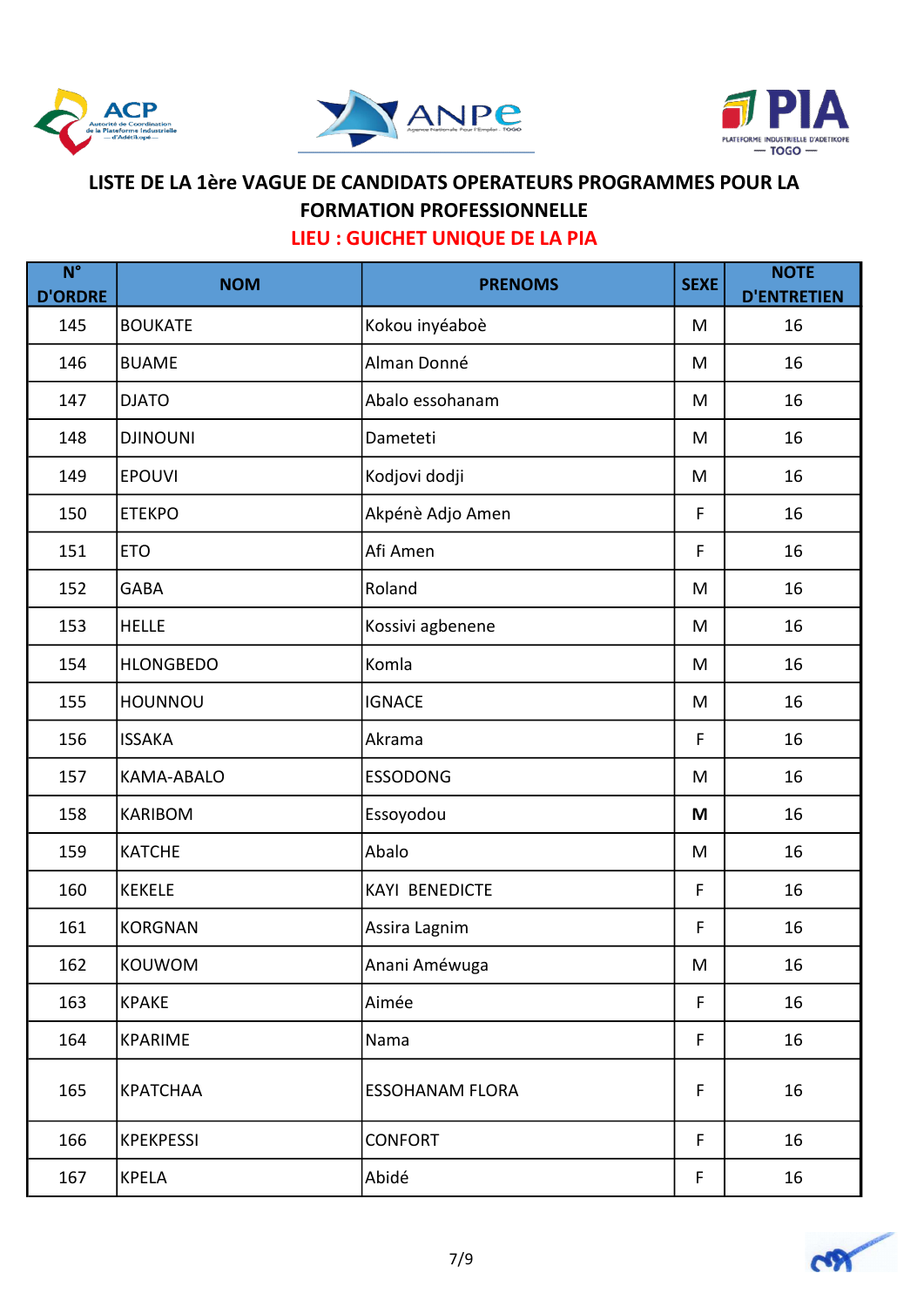





| $N^{\circ}$<br><b>D'ORDRE</b> | <b>NOM</b>        | <b>PRENOMS</b>            | <b>SEXE</b> | <b>NOTE</b><br><b>D'ENTRETIEN</b> |
|-------------------------------|-------------------|---------------------------|-------------|-----------------------------------|
| 168                           | <b>KPOEKPO</b>    | Yawovi Apélété            | M           | 16                                |
| 169                           | <b>KPOMEGBE</b>   | <b>DODO IRENE</b>         | F           | 16                                |
| 170                           | <b>LELOUA</b>     | LOMDOU KOMLA              | M           | 16                                |
| 171                           | <b>LIASSIDJI</b>  | ABLAMVI Ametodji          | M           | 16                                |
| 172                           | <b>NABAGUIBE</b>  | Gnanléngue                | F           | 16                                |
| 173                           | <b>NANO</b>       | Yendouboame               | M           | 16                                |
| 174                           | N'DAH             | Janvier                   | M           | 16                                |
| 175                           | NOUGNAVA          | <b>KOSSIVI CHRISTOPHE</b> | M           | 16                                |
| 176                           | <b>NOUHOUM</b>    | ABDOU-BASTOU              | M           | 16                                |
| 177                           | <b>OUKATI</b>     | <b>GNANDI KONDI</b>       | M           | 16                                |
| 178                           | <b>SAMA</b>       | Ana-Egnindou              | F           | 16                                |
| 179                           | <b>SONGOYE</b>    | Wella solim               | F           | 16                                |
| 180                           | SOSSA             | Akossiwa Eyram            | F           | 16                                |
| 181                           | <b>TAGBA</b>      | Essosolim Jacques         | M           | 16                                |
| 182                           | <b>TAKOU</b>      | Komi Sena Isidore         | M           | 16                                |
| 183                           | <b>TOHO</b>       | E. Komla                  | M           | 16                                |
| 184                           | <b>TOKPASSAGA</b> | Malassiba                 | M           | 16                                |
| 185                           | <b>TOMELAN</b>    | Komlavi Mawulikplimi      | M           | 16                                |
| 186                           | YASSA             | <b>Balolamdé Gilbert</b>  | M           | 16                                |
| 187                           | <b>YENTCHABRE</b> | Mintré                    | M           | 16                                |
| 188                           | <b>ZEKPA</b>      | Otou désiré               | M           | 16                                |
| 189                           | <b>GLIKPO</b>     | Afi Debora                | F           | 15,5                              |
| 190                           | MAMAN-SEIBOU      | Kabiratou                 | $\mathsf F$ | 15,5                              |
| 191                           | <b>MAWEZINO</b>   | Mazalo                    | F           | 15,5                              |